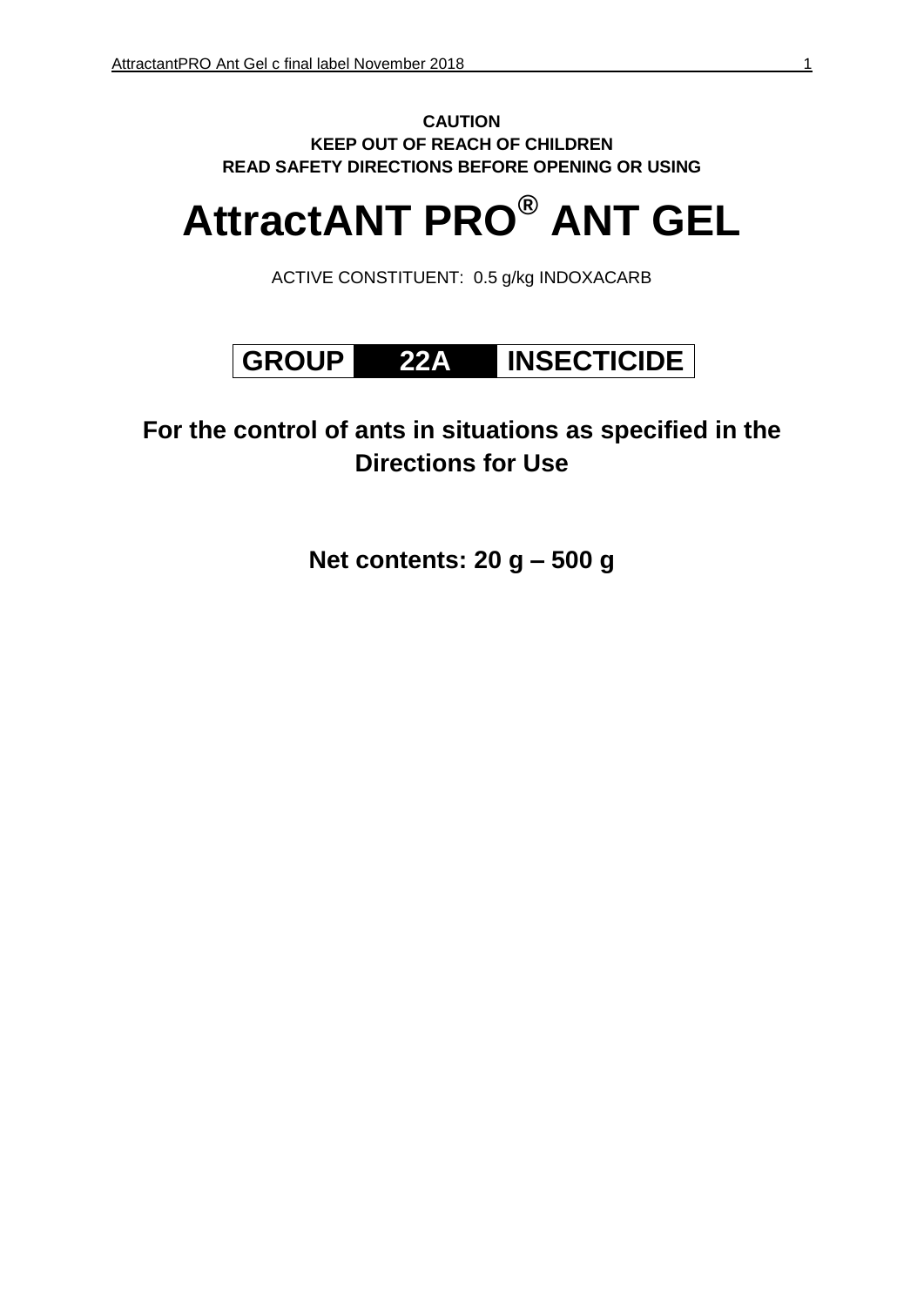#### **DIRECTIONS FOR USE**

#### **Restraints**

DO NOT place gel on surfaces that are regularly washed.

DO NOT allow to contact food, livestock feed or their water.

BEFORE USING, all unpackaged food and packaging material must be removed from the room.

DO NOT place gel on surfaces where food is prepared or on utensils that are used for food preparation, on food packaging materials or on surfaces where food packaging materials are stored.

AttractantPRO Ant Gel may be used in cracks and crevices as an ant pesticide provided its use does not create a nuisance.

DO NOT apply AttractantPRO Ant Gel to surfaces where the temperature exceeds  $50^{\circ}$ C as this could cause the gel to liquefy and lose effectiveness. (Examples include, but are not limited to, parts of stoves, ovens, grills, fume hoods, saunas, heat lamps, coffee urns,

| <b>Situation</b>         | <b>Pest</b>            | Rate                   | <b>Critical Comments</b>                |
|--------------------------|------------------------|------------------------|-----------------------------------------|
| Residential,             | Major pest ants        | Apply as spots of gel  | Placement of spots or lines should      |
| commercial and           | including              | or small lines of gel. | be next to active foraging trails, nest |
| industrial buildings     | Argentine ant, Black   | Apply 0.1 to 1 g       | sites or to areas known to be active.   |
| including factories,     | house ant, Coastal     | spots of               | Apply as many placements of             |
| farm buildings, food     | brown ant, Ghost ant,  | AttractantPRO Ant      | AttractantPRO Ant Gel as possible       |
| handling/processing      | Hairy ant/Crazy ant,   | Gel (approximately 5   | to activate foraging areas without      |
| establishments,          | Pedicel ant, Pennant   | mm in diameter         | disrupting the natural foraging         |
| homes, hospitals,        | ant, Pharaoh's ant,    | spots). Apply lines of | behaviour of the ants. Bait             |
| hotels, motels,          | Red imported fire ant, | gel approximately 2.5  | placement should be inspected           |
| offices, restaurants,    | Sugar ant              | mm wide and 50 mm      | periodically for consumption or         |
| retail outlets, schools, |                        | long, up to 75 mm      | attractiveness and reapplied as         |
| store rooms,             |                        | long for highly active | needed. It is recommended that          |
| supermarkets,            |                        | foraging trails        | <b>PESTIE DOTZ® or ANT STRIPZ® is</b>   |
| warehouses.              |                        |                        | used when applying AttractantPRO        |
| <b>Transportation</b>    |                        |                        | Ant Gel to aid in accurate bait size    |
| equipment such as        |                        |                        | application and placement,              |
| aircraft, boats, buses,  |                        |                        | monitoring bait consumption and         |
| ships, trains.           |                        |                        | accurately identifying where bait       |
| <b>Other situations</b>  |                        |                        | placements were made previously.        |
| which fall within these  |                        |                        | Where application of a non-repellent    |
| definitions.             |                        |                        | spray is required it is recommended     |
|                          |                        |                        | that a suitable registered product      |
|                          |                        |                        | such as EnsnarePRO 50 SC be             |
|                          |                        |                        | applied according to the registered     |
|                          |                        |                        | label on that product.                  |

toasters, fryers, dishwashers and hot water pipes).

# **NOT TO BE USED FOR ANY PURPOSE, OR IN ANY MANNER, CONTRARY TO THIS LABEL UNLESS AUTHORISED UNDER APPROPRIATE LEGISLATION**

## **GENERAL INSTRUCTIONS**

AttractantPRO Ant Gel is specifically designed to control major pest species of ants including Argentine ants, black house ants and Pharaoh's ants. AttractantPRO Ant Gel contains the active ingredient indoxacarb, a powerful, non-repellent insecticide. The slight delay in mortality caused by the active ingredient, indoxacarb, encourages ants to consumer the bait and return to the harbourage to contaminate other ants resulting in significant reduction in population levels. Through trophallaxis, ants also share the bait with reproductive members of the colony leading to queen mortality and complete elimination of the infestation. Use of AttractantPRO Ant Gel will help eliminate ants within days of applying the gel when used according to the directions.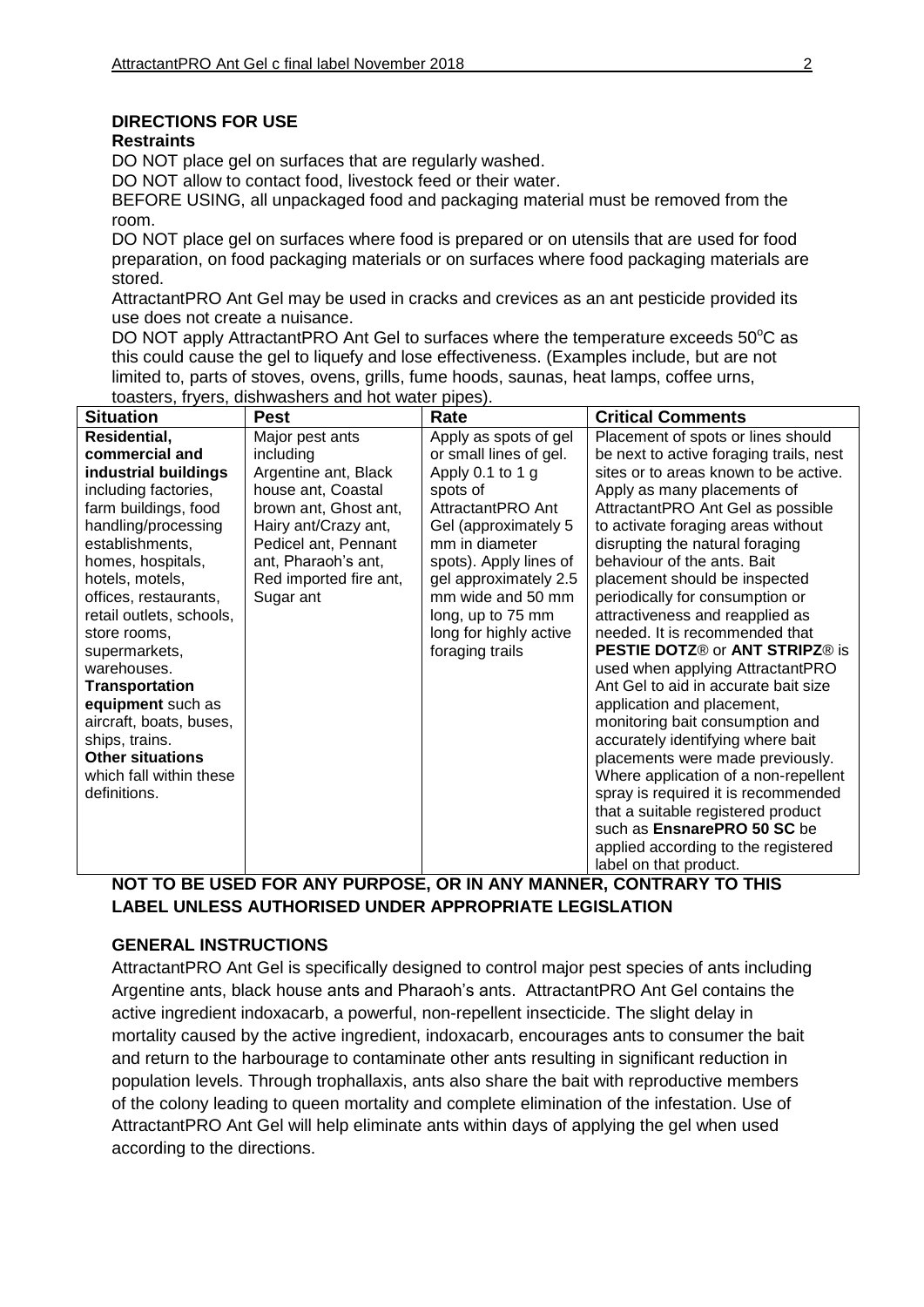## **Use Instructions and Precautions**

AttractantPRO Ant Gel can be used indoors or outdoors applied as crack and crevice or spot treatment in residential, commercial and industrial buildings including factories, farm buildings, food handling/processing establishments, homes, hospitals, hotels, motels, offices, restaurants, retail outlets, schools, store rooms, supermarkets, warehouses, transportation equipment such as aircraft, boats, buses, ships, trains and other situations which fall within these definitions.

- Avoid applying AttractantPRO Ant Gel to surfaces recently treated with residual sprays.
- Surfaces treated with AttractantPRO Ant Gel should not be treated with residual sprays.

To apply the gel, unscrew the cap on the nozzle and touch the tip to the surface to be treated and slowly squeeze tube until sufficient gel is dispensed. . It is recommended that **PESTIE DOTZ**® or **ANT STRIPZ**® is used when applying AttractantPRO Ant Gel to aid in accurate bait size application and placement. Recap the tube after treatment is completed.

Inspect gel placement periodically and apply fresh ant gel as needed. It is recommended that **PESTIE DOTZ**® or **ANT STRIPZ**® is used when applying AttractantPRO Ant Gel to aid in monitoring bait consumption and accurately identifying where bait placements were made previously.

Where application of a non-repellent spray is required it is recommended that a suitable registered product such as **EnsnarePRO 50 SC** be applied according to the registered label on that product.

#### **Indoor Use Directions**

Infested areas should be carefully inspected to determine overall infestation levels, locations of foraging, nesting areas and most appropriate application points.

Indoor applications can include cracks and crevices along walls or floors, behind or under equipment or appliances, under tables, within framing of tables or furniture, around sinks, within or near garbage collections areas, attics, crawl space and cracks and crevices in cabinets. It is recommended that **PESTIE DOTZ**® or **ANT STRIPZ**® is used when applying AttractantPRO Ant Gel to aid in accurate bait size application and placement.

AttractantPRO Ant Gel bait placements should be inspected periodically for consumption or attractiveness and reapplied as needed. It is recommended that **PESTIE DOTZ**® or **ANT STRIPZ**® is used when applying AttractantPRO Ant Gel to aid in monitoring bait consumption and accurately identifying where bait placements were made previously.

Where application of a non-repellent spray is required it is recommended that a suitable registered product such as **EnsnarePRO 50 SC** be applied according to the registered label on that product.

#### **Application in Food/Feed Handling Areas**

Application to food/feed areas of food/feed handling establishments may only be made as a crack and crevice treatments. Apply AttractantPRO Ant Gel directly into cracks and crevices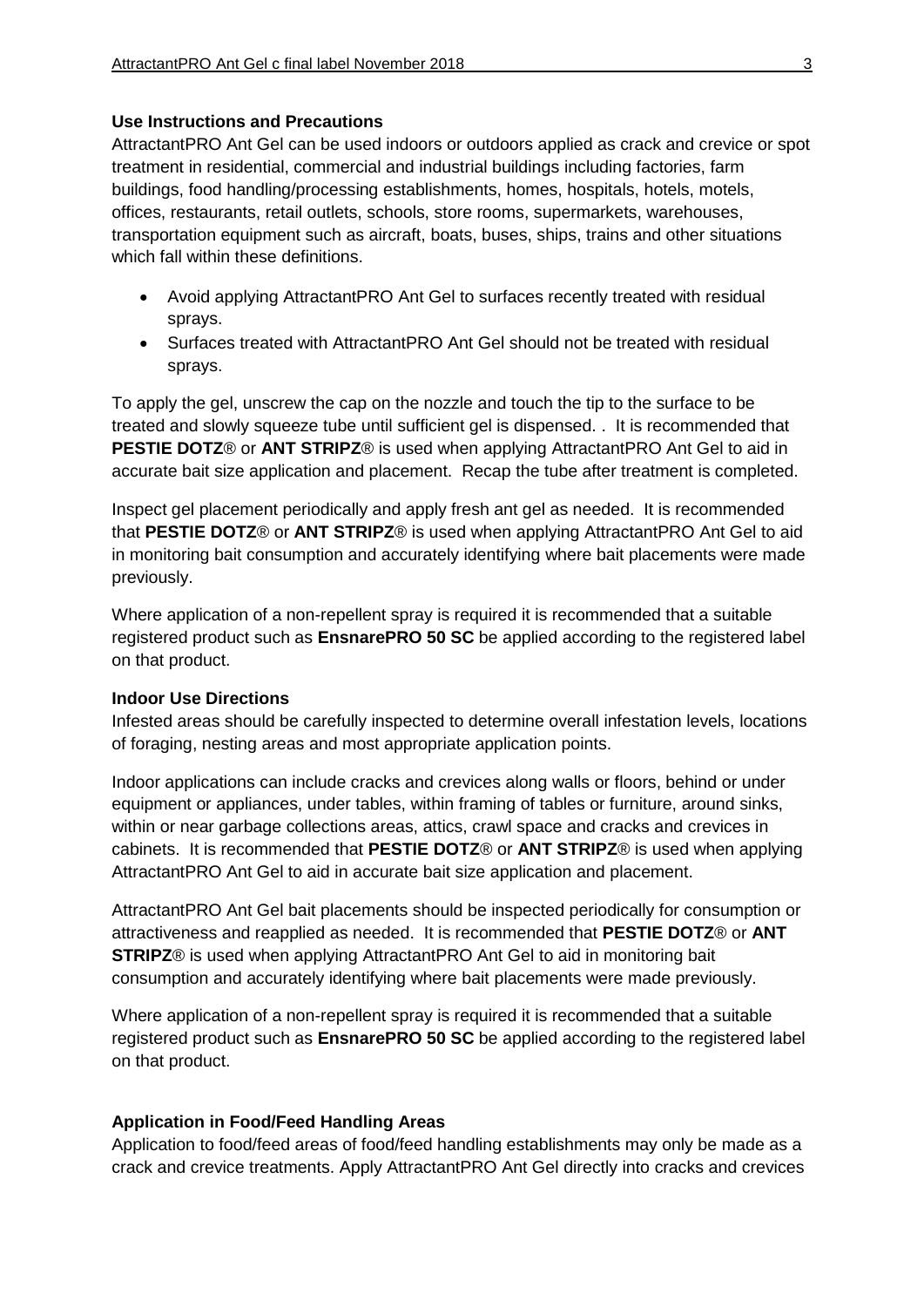by placing the bait dispenser tip approximately 1 cm into cracks and crevices, holes and similar openings where ants are found or are entering.

Food and feed handling areas include areas for receiving, storage, preparing, packing (bottling, boxing, canning, wrapping), edible waste storage and enclosed processing systems (dairies, edible oils, mills, syrups). Serving areas are also considered a food/feed area when food is exposed and facility is in operation.

#### **Outdoor Use Directions**

A thorough inspection around a structure may reveal areas where ants are gaining access to the structure. Attempts should be made to remove the access.

AttractantPRO Ant Gel maybe applied as a spot or thin line (see above) to pest entry sites such as along windows, doors, between construction elements, sewer areas, adjacent trees, along or between brickwork which harbour ants, along walls, garbage holding areas or suitable placement site acting as ant harbourage.

AttractantPRO Ant Gel placements should be made to reduce the potential of subsequent human/animal contact.

## **Insect Resistance Warning**

#### **GROUP 22A INSECTICIDE**

For insecticide resistance management AttractantPRO Ant Gel is a Group 22A insecticide. Some naturally occurring insect biotypes resistant to AttractantPRO Ant Gel and other Group 22A insecticides may exist through normal genetic variability in any insect population. The resistant individuals can eventually dominate the insect population if AttractantPRO Ant Gel and other Group 22A insecticides are used repeatedly. The effectiveness of AttractantPRO Ant Gel on resistant individuals could be significantly reduced. Since occurrence of resistant individuals is difficult to detect prior to sue, Sundew Solutions Pty Ltd accepts no liability for any losses that may result from failure of AttractantPRO Ant Gel to control resistant insects. AttractantPRO Ant Gel may be subject to specific resistance management strategies. For further information contact your supplier or Sundew representative.

# **PROTECTION OF LIVESTOCK, WILDLIFE, FISH, CRUSTACEANS AND ENVIRONMENT**

DO NOT contaminate streams, rivers or waterways with the chemical or used containers. DO NOT apply this product in any areas easily accessible to children or animals.

## **STORAGE AND DISPOSAL**

Store in the closed, original container in a cool, well ventilated area. DO NOT store for prolonged periods in direct sunlight. Dispose of empty container by wrapping in paper, placing in plastic bag and putting in the garbage.

## **SAFETY DIRECTIONS**

Wash hands after use.

## **FIRST AID**

If poisoning occurs, contact a doctor or Poisons Information Centre. Phone 121 126.

# **MATERIAL SAFETY DATA SHEET**

If additional hazard information is required refer to the Material Safety Data Sheet. For a copy phone 1800 786 339 or visit our website at [www.sundewsolutions.com.au](http://www.sundewsolutions.com.au/)

# **DISCLAIMER**

This product complies with the specifications in its statutory registration. Implied terms and